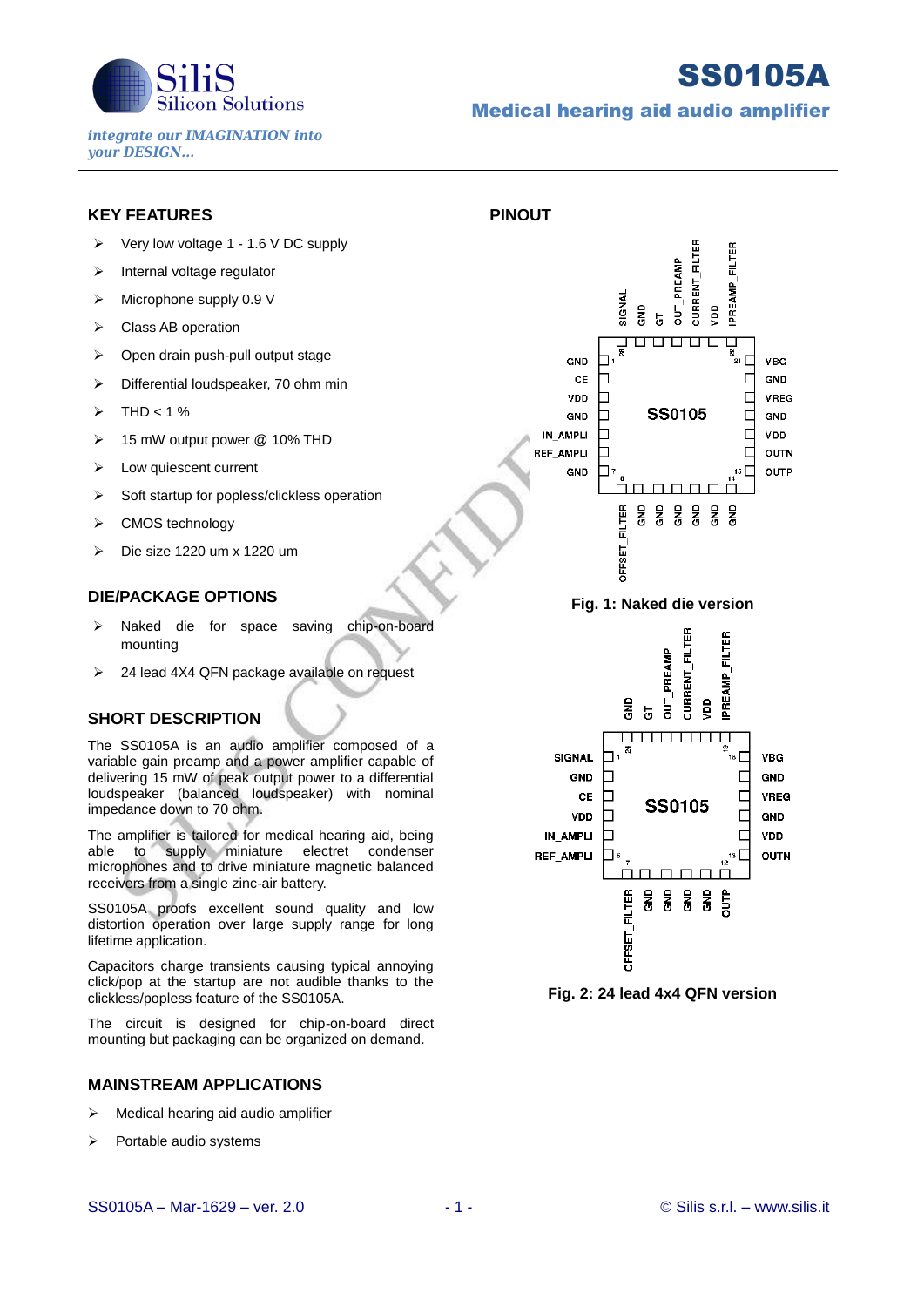

*integrate our IMAGINATION into your DESIGN...*

SS0105A

Medical hearing aid audio amplifier

## **PIN LIST**

| N.                        | <b>Name</b>           | <b>Description</b>                              | Mandatory/<br><b>Optional</b> |
|---------------------------|-----------------------|-------------------------------------------------|-------------------------------|
| 1                         | <b>GND</b>            | Ground                                          |                               |
| $\overline{c}$            | <b>CE</b>             | Chip enable                                     |                               |
| $\ensuremath{\mathsf{3}}$ | <b>VDD</b>            | Power supply                                    |                               |
| 4                         | <b>GND</b>            | Ground                                          |                               |
| 5                         | IN_AMPLI              | Power amplifier signal input                    |                               |
| 6                         | REF_AMPLI             | Power amplifier reference input                 |                               |
| 7                         | <b>GND</b>            | Ground                                          |                               |
| 8                         | OFFSET_FILTER         | Offset filter external capacitor                |                               |
| 9                         | <b>GND</b>            | Ground                                          |                               |
| 10                        | <b>GND</b>            | Ground                                          |                               |
| 11                        | <b>GND</b>            | Ground                                          |                               |
| 12                        | <b>GND</b>            | Ground                                          |                               |
| 13                        | <b>GND</b>            | Ground                                          |                               |
| 14                        | <b>GND</b>            | Ground                                          |                               |
| 15                        | <b>OUTP</b>           | Positive output to loudspeaker                  |                               |
| 16                        | <b>OUTN</b>           | Negative output to loudspeaker                  |                               |
| 17                        | <b>VDD</b>            | Power supply                                    |                               |
| 18                        | <b>GND</b>            | Ground                                          |                               |
| 19                        | <b>VREG</b>           | Microphone supply                               |                               |
| 20                        | <b>GND</b>            | Ground                                          |                               |
| 21                        | <b>VBG</b>            | Bandgap reference voltage                       |                               |
| 22                        | IPREAMP_FILTER        | Preamp filter                                   |                               |
| 23                        | VDD                   | Power supply                                    |                               |
| 24                        | <b>CURRENT_FILTER</b> | Soft startup filter                             |                               |
| 25                        | OUT_PREAMP            | Preamplifier output (to volume control network) |                               |
| 26                        | GT                    | Gain trimmer                                    |                               |
| 27                        | <b>GND</b>            | Ground                                          |                               |
| 28                        | <b>SIGNAL</b>         | Input signal                                    |                               |

## **Tab. 1: Naked die version pinlist**

| N. | <b>Name</b> | <b>Description</b> | <b>Mandatory/</b><br>Optional |
|----|-------------|--------------------|-------------------------------|
|    | SIGNAL      | Input signal       |                               |
|    | <b>GND</b>  | Ground             |                               |
| 3  | <b>CE</b>   | Chip enable        |                               |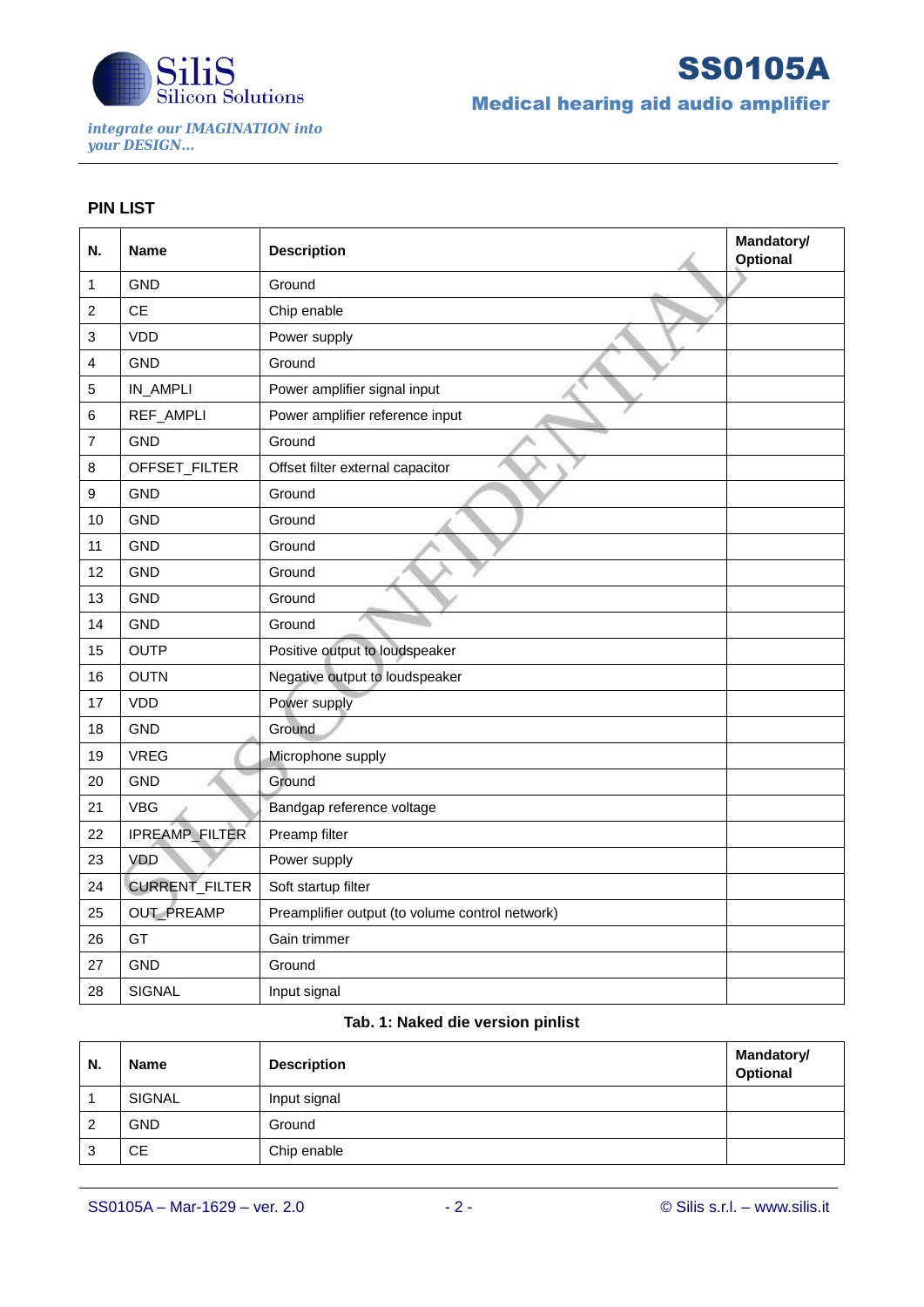

SS0105A

Medical hearing aid audio amplifier

*integrate our IMAGINATION into your DESIGN...*

| 4  | <b>VDD</b>     | Power supply                                    |
|----|----------------|-------------------------------------------------|
| 5  | IN_AMPLI       | Power amplifier signal input                    |
| 6  | REF_AMPLI      | Power amplifier reference input                 |
| 7  | OFFSET_FILTER  | Offset filter external capacitor                |
| 8  | <b>GND</b>     | Ground                                          |
| 9  | <b>GND</b>     | Ground                                          |
| 10 | <b>GND</b>     | Ground                                          |
| 11 | <b>GND</b>     | Ground                                          |
| 12 | <b>OUTP</b>    | Positive output to loudspeaker                  |
| 13 | <b>OUTN</b>    | Negative output to loudspeaker                  |
| 14 | <b>VDD</b>     | Power supply                                    |
| 15 | <b>GND</b>     | Ground                                          |
| 16 | <b>VREG</b>    | Microphone supply                               |
| 17 | <b>GND</b>     | Ground                                          |
| 18 | <b>VBG</b>     | Bandgap reference voltage                       |
| 19 | IPREAMP_FILTER | Preamp filter                                   |
| 20 | <b>VDD</b>     | Power supply                                    |
| 21 | CURRENT_FILTER | Soft startup filter                             |
| 22 | OUT_PREAMP     | Preamplifier output (to volume control network) |
| 23 | GT             | Gain trimmer                                    |
| 24 | <b>GND</b>     | Ground                                          |

**Tab. 2: 24 lead 4x4 QFN version pinlist**

 $\searrow$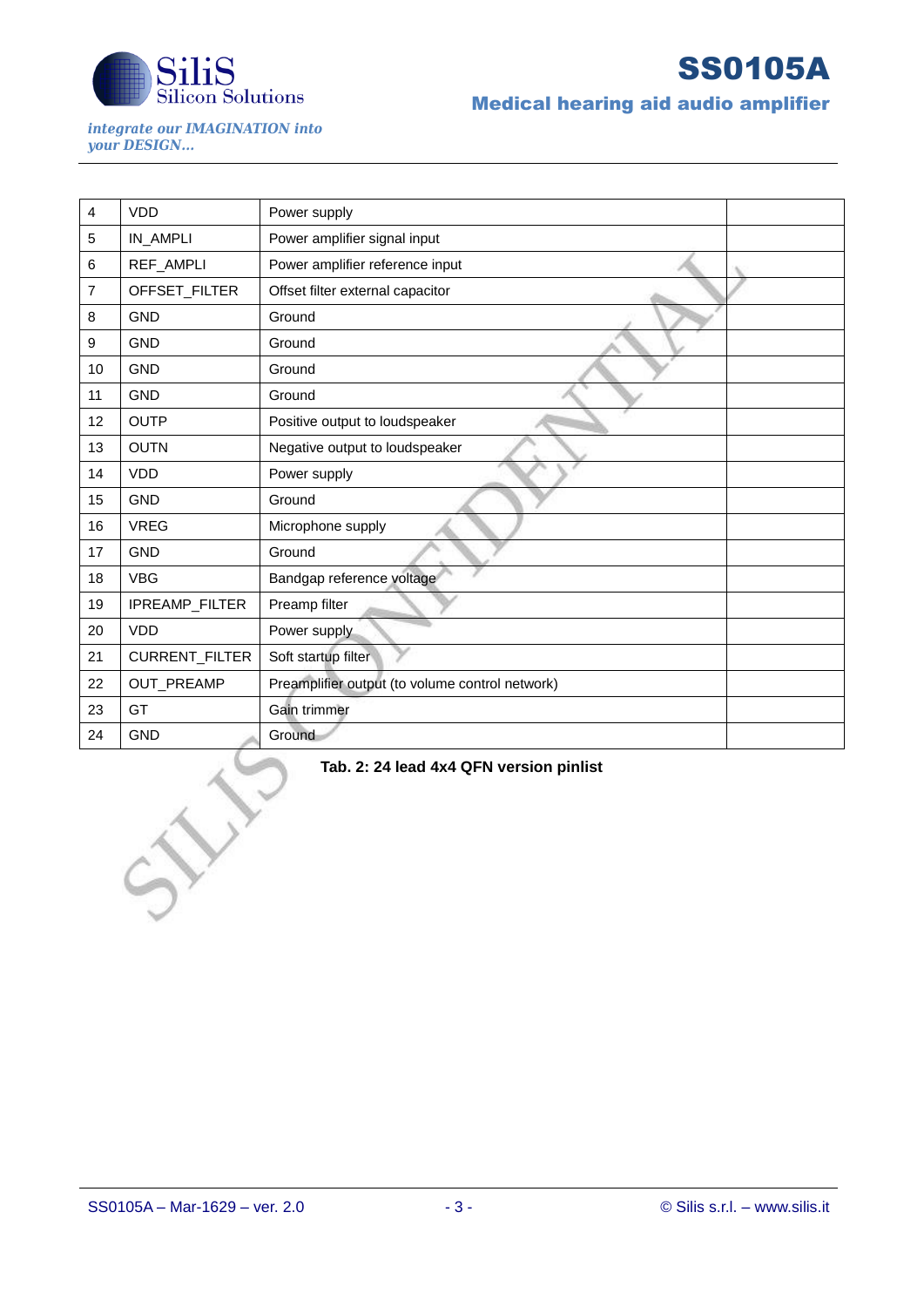

SS0105A Medical hearing aid audio amplifier

*integrate our IMAGINATION into your DESIGN...*

## **PACKAGING**

Suggested package is 24 lead QFN available under request.